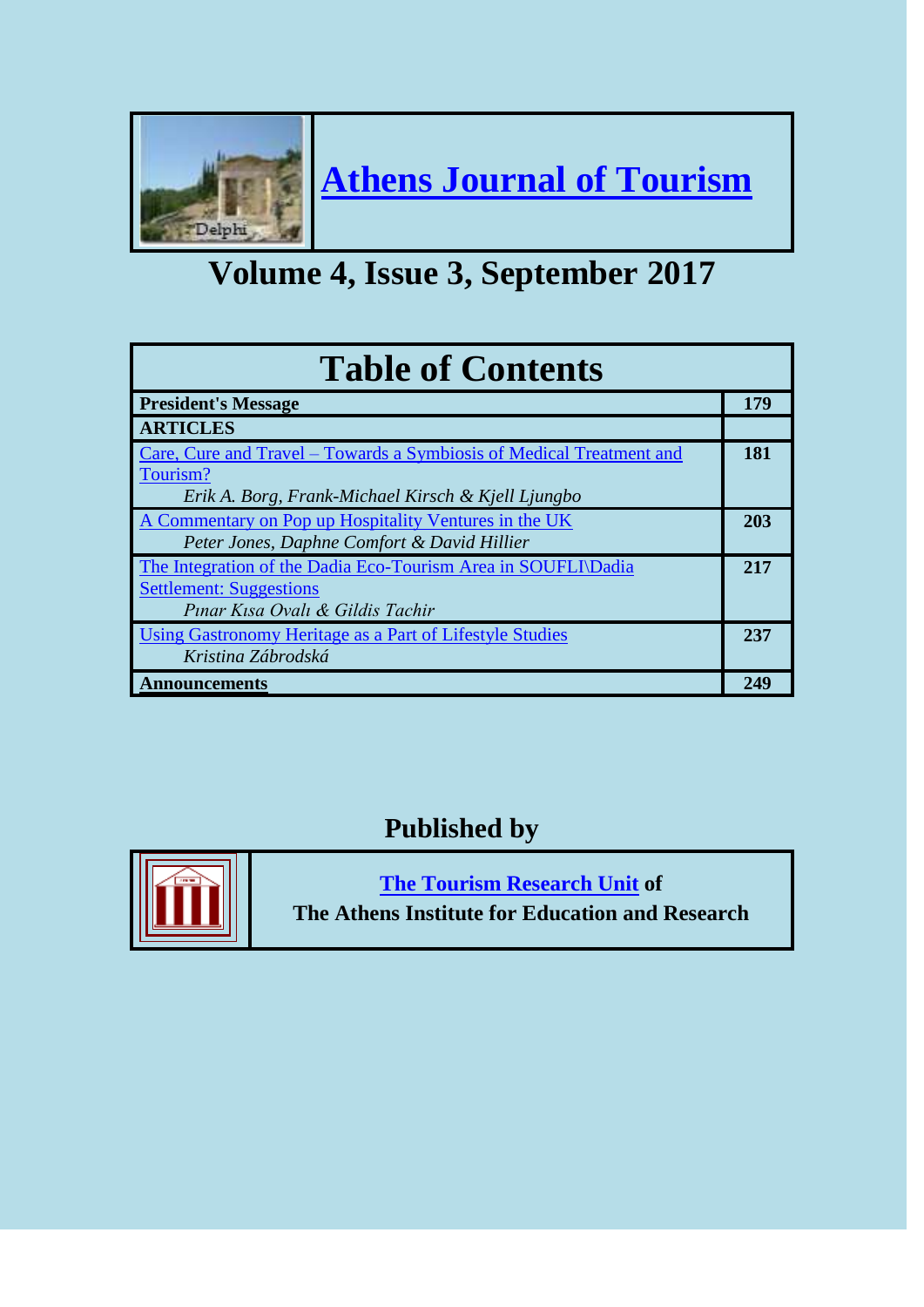[Athens Journal of Tourism](http://www.athensjournals.gr/ajt) A journal of The [Tourism Research Unit](http://www.atiner.gr/docs/TOURISM_UNIT.htm) of The Athens Institute for Education and Research ISSN NUMBER: 2241-8148 DOI: 10.30958/ajt

#### **Editor**

- Dr. Gregory T. Papanikos, Honorary Professor, University of Stirling, UK & President of ATINER
- Dr. Valia Kasimati, Head, [Tourism Research Unit,](http://www.atiner.gr/docs/TOURISM_UNIT.htm) ATINER

**[Editorial and Reviewers' Board](http://www.athensjournals.gr/athens-journal-of-tourism/editorial-and-reviewers-board-of-the-tourism-journal)**

#### **Managing Editor**

Ms. Afrodete Papanikou

#### **Offices**

Athens Institute for Education and Research 8 Valaoritou Street, 10671 Athens, Greece Phone: + 30 210 3634210 Fax + 30 210 3634209 Email: [tourism-journal@atiner.gr](mailto:tourism-journal@atiner.gr) URL:<https://www.athensjournals.gr/ajt>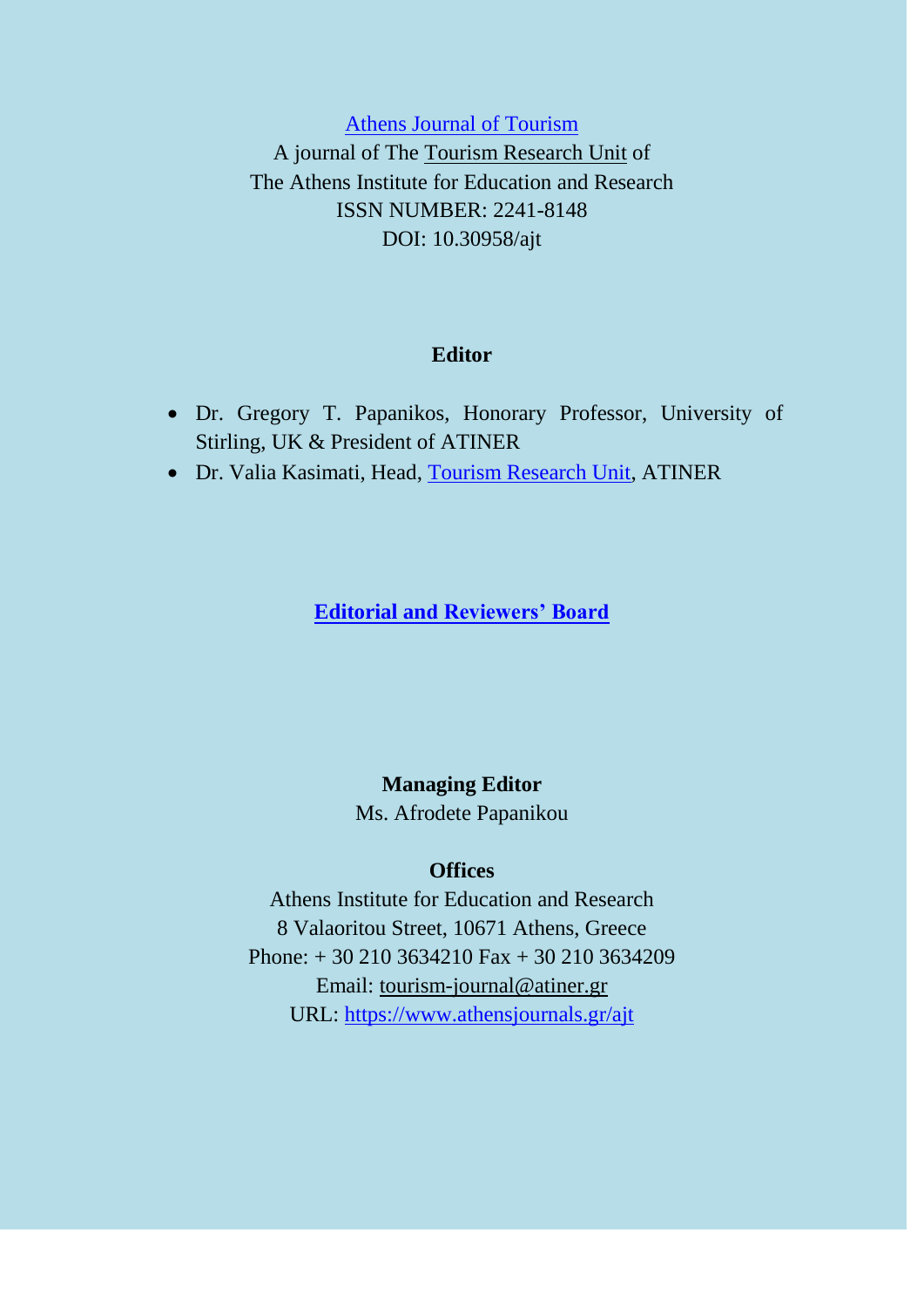# **[Athens Journal of Tourism](http://www.athensjournals.gr/ajt) Volume 4, Issue 3, September 2017**

| <b>Table of Contents</b>                                                                                                               |     |
|----------------------------------------------------------------------------------------------------------------------------------------|-----|
| <b>President's Message</b>                                                                                                             | 179 |
| <b>ARTICLES</b>                                                                                                                        |     |
| Care, Cure and Travel - Towards a Symbiosis of Medical Treatment and<br>Tourism?<br>Erik A. Borg, Frank-Michael Kirsch & Kjell Ljungbo | 181 |
| A Commentary on Pop up Hospitality Ventures in the UK<br>Peter Jones, Daphne Comfort & David Hillier                                   | 203 |
| The Integration of the Dadia Eco-Tourism Area in SOUFLI\Dadia<br><b>Settlement: Suggestions</b><br>Pinar Kisa Ovalı & Gildis Tachir    | 217 |
| Using Gastronomy Heritage as a Part of Lifestyle Studies<br>Kristina Zábrodská                                                         | 237 |
| Announcements                                                                                                                          | 249 |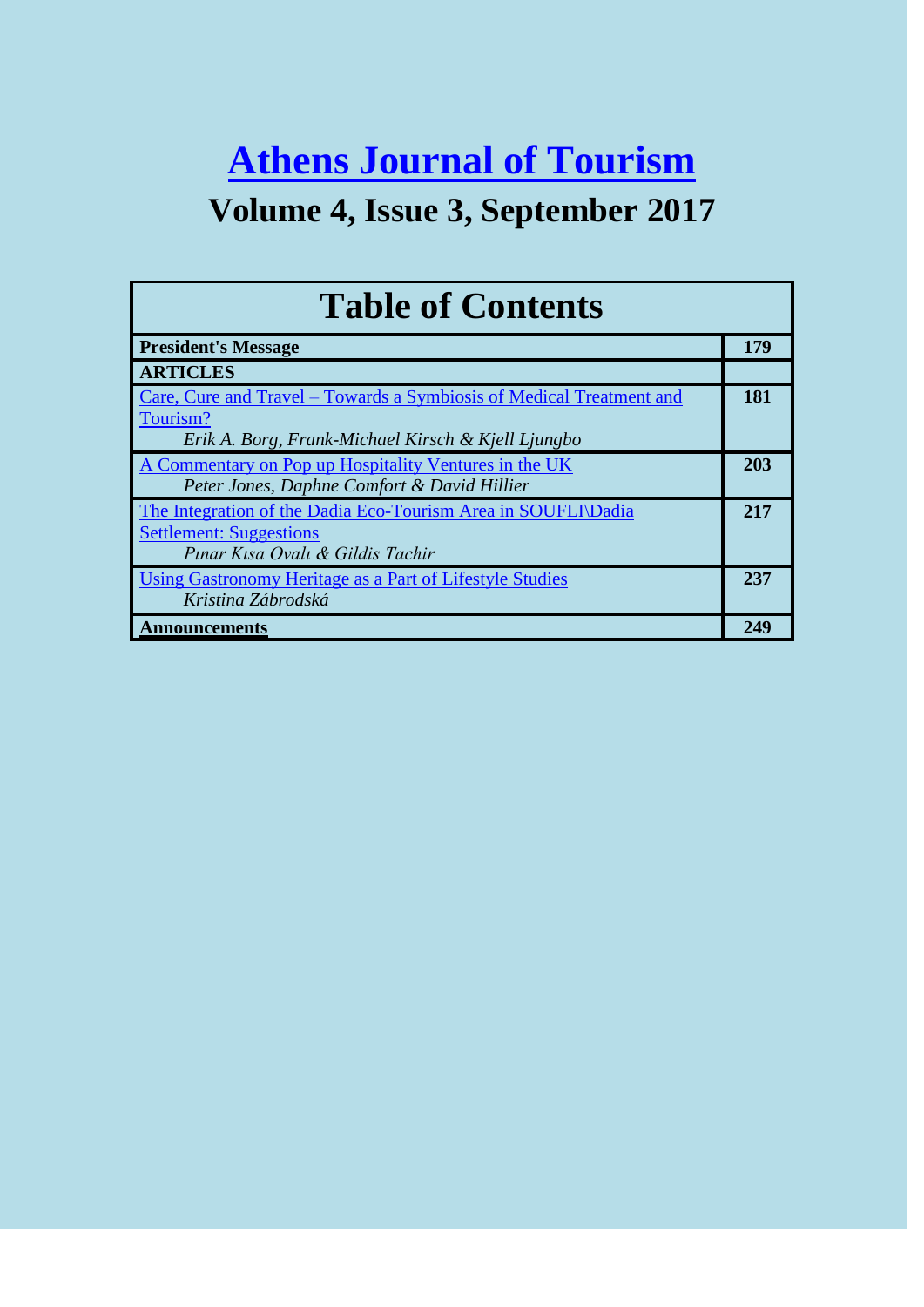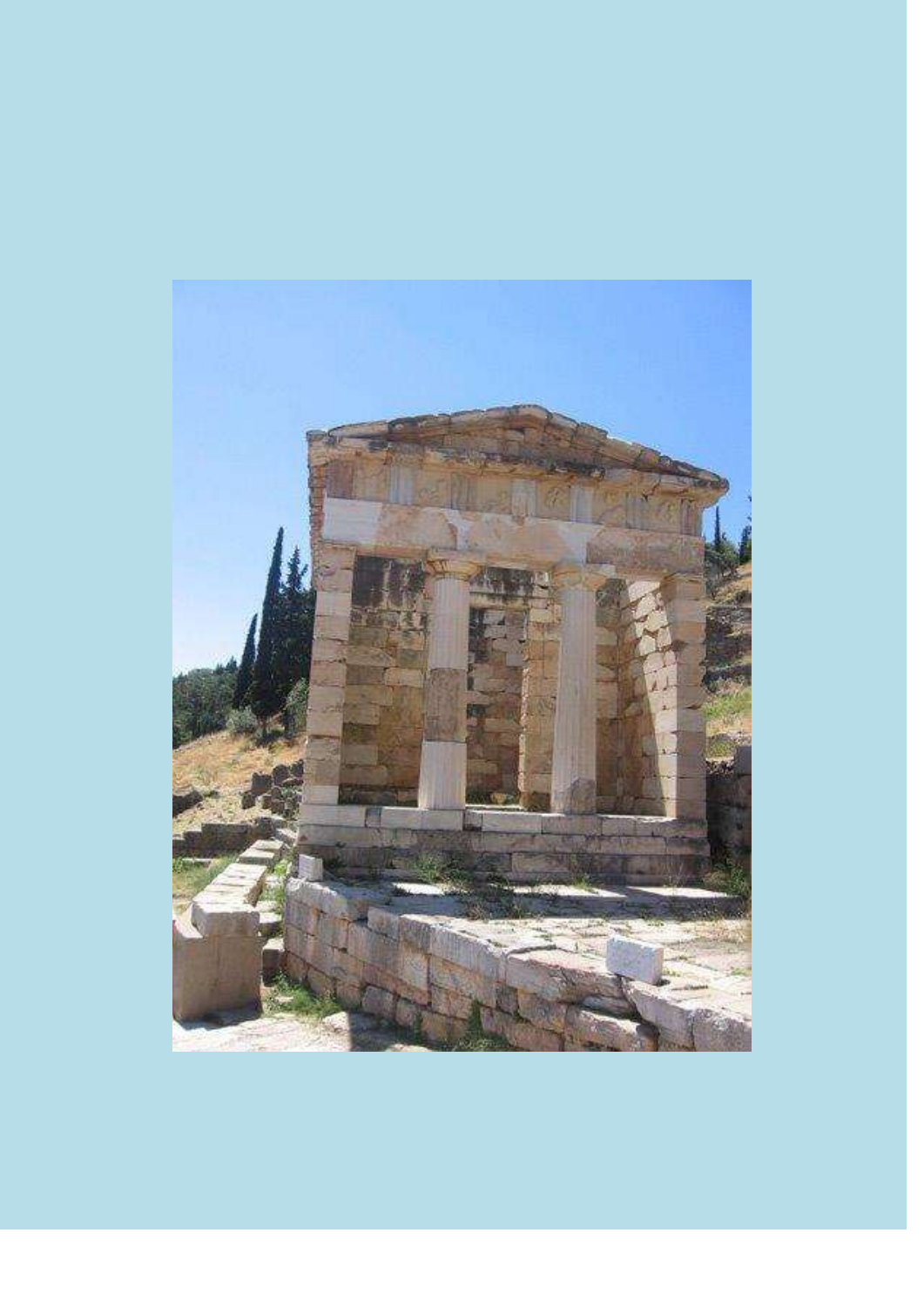#### **President's Message**

The Athens Institute for Education and Research (ATINER) is pleased to announce the publication of a number of peer reviewed, open access journals of original research work. Most of the articles will be selected from the numerous papers that have been presented at the various annual international academic conferences organized by the different research divisions and units of the Athens Institute for Education and Research. The plethora of papers presented every year will enable the editorial board of each journal to select the best, and in so doing produce a top quality academic journal. In addition to papers presented, ATINER will encourage the independent submission of papers to be evaluated for publication.

The current issue is the third from the fourth volume of the *[Athens](http://www.athensjournals.gr/ajt)  [Journal of Tourism](http://www.athensjournals.gr/ajt)* published by the Tourism [Research Unit](http://www.atiner.gr/docs/TOURISM_UNIT.htm) of the Athens Institute for Education and Research (ATINER).

The members of the [Tourism Research Unit](http://www.atiner.gr/docs/TOURISM_UNIT.htm) are members of the Editorial Advisory Board and will assist the editor and the Editorial Advisory Board with the peer reviewing of all submitted papers.

**Gregory T. Papanikos President Athens Institute for Education and Research**